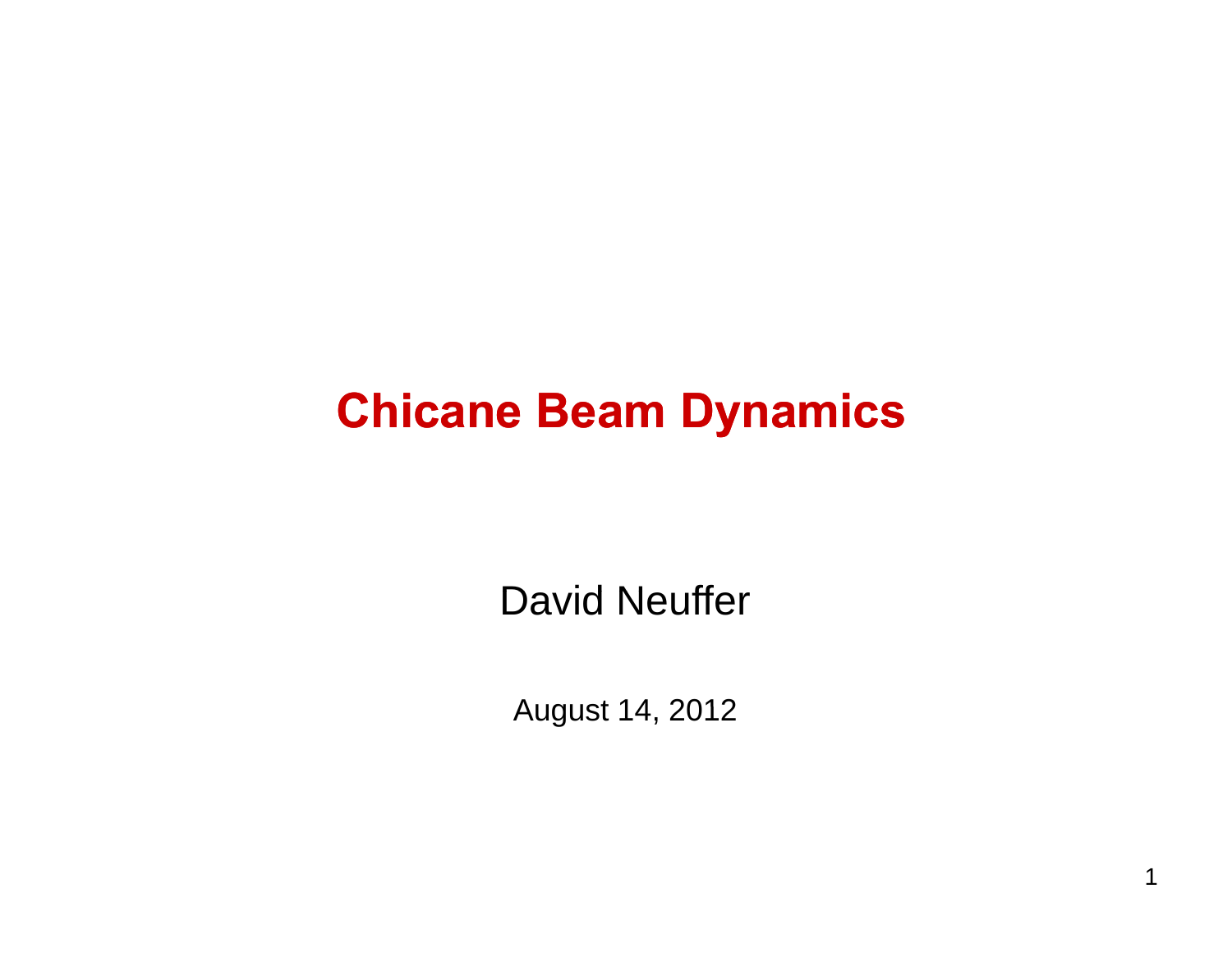



#### p. **Bent solenoid chicane induces vertical dispersion in beam**

- $\blacksquare$  bend out 5m, 12.5 $^\circ$
- П Single chicane will contain both signs
	- Opposite signs have dispersion in opposite sense
- **E** Little disruption to the central beam
- High momentum particles scrape
- **b b b Su bsequent proton a bsor ber to** P) **remove low momentum protons**
	- **Non-relativistic protons don't have much** Non-relativistic protons don't<br>energy, even for relatively large momenta (~10cm Be)

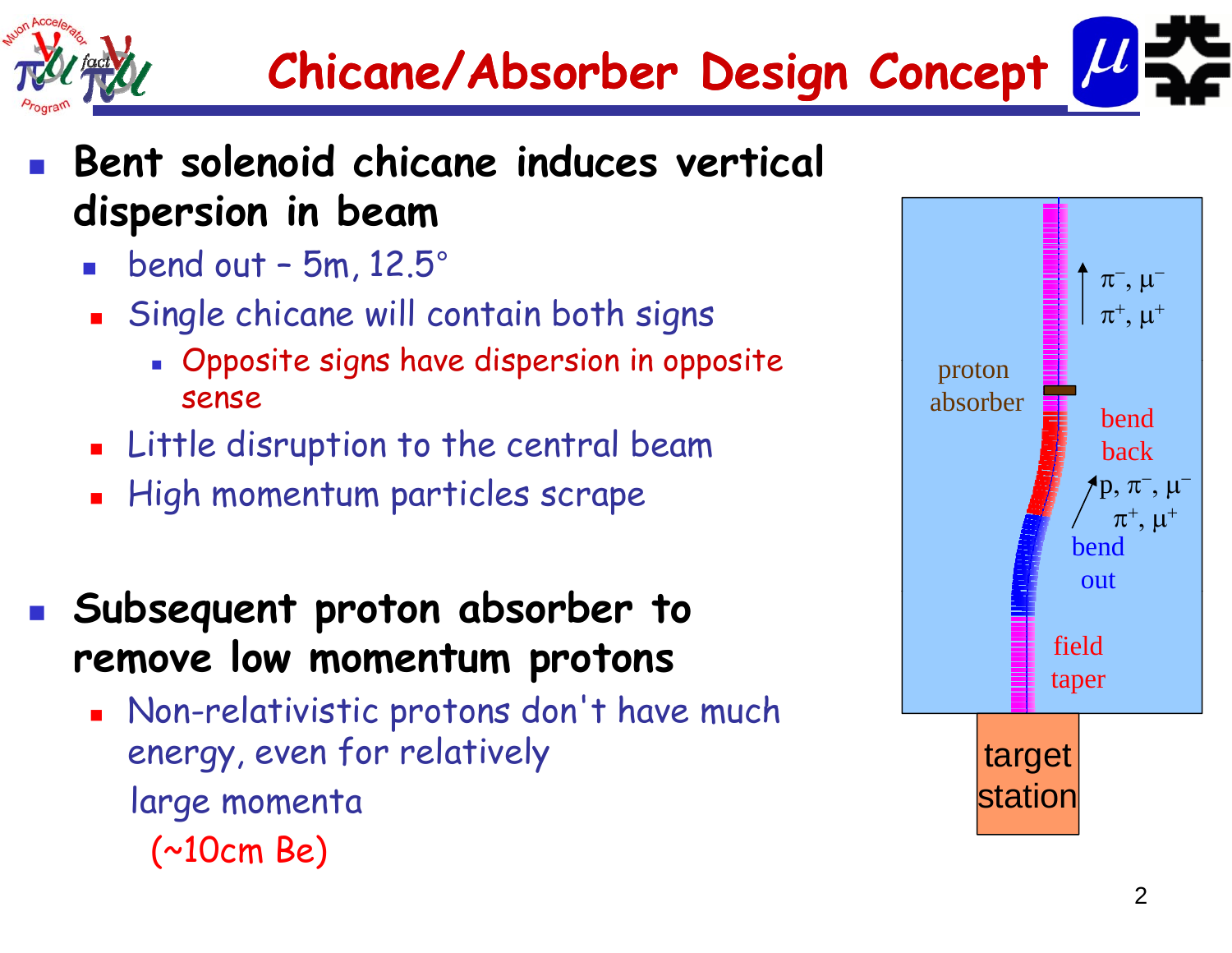

## Front End with Absorber-Rematch





- **i h b b with a bsor ber**
	- particle 1-270 MeV/c
	- particle 2 -185 MeV/c
	- absorber at 29m
		- 10cm Be
		- particle 1-237 MeV/c
		- particle 2-144 MeV/c
	- $\mathcal{L}_{\mathcal{A}}$ Bunch N=10
	- $\mathcal{L}_{\mathcal{A}}$ Rotate N=10.04
	- Cool -201.25MHz
		- ••  $p_{ref}$ =230 MeV/c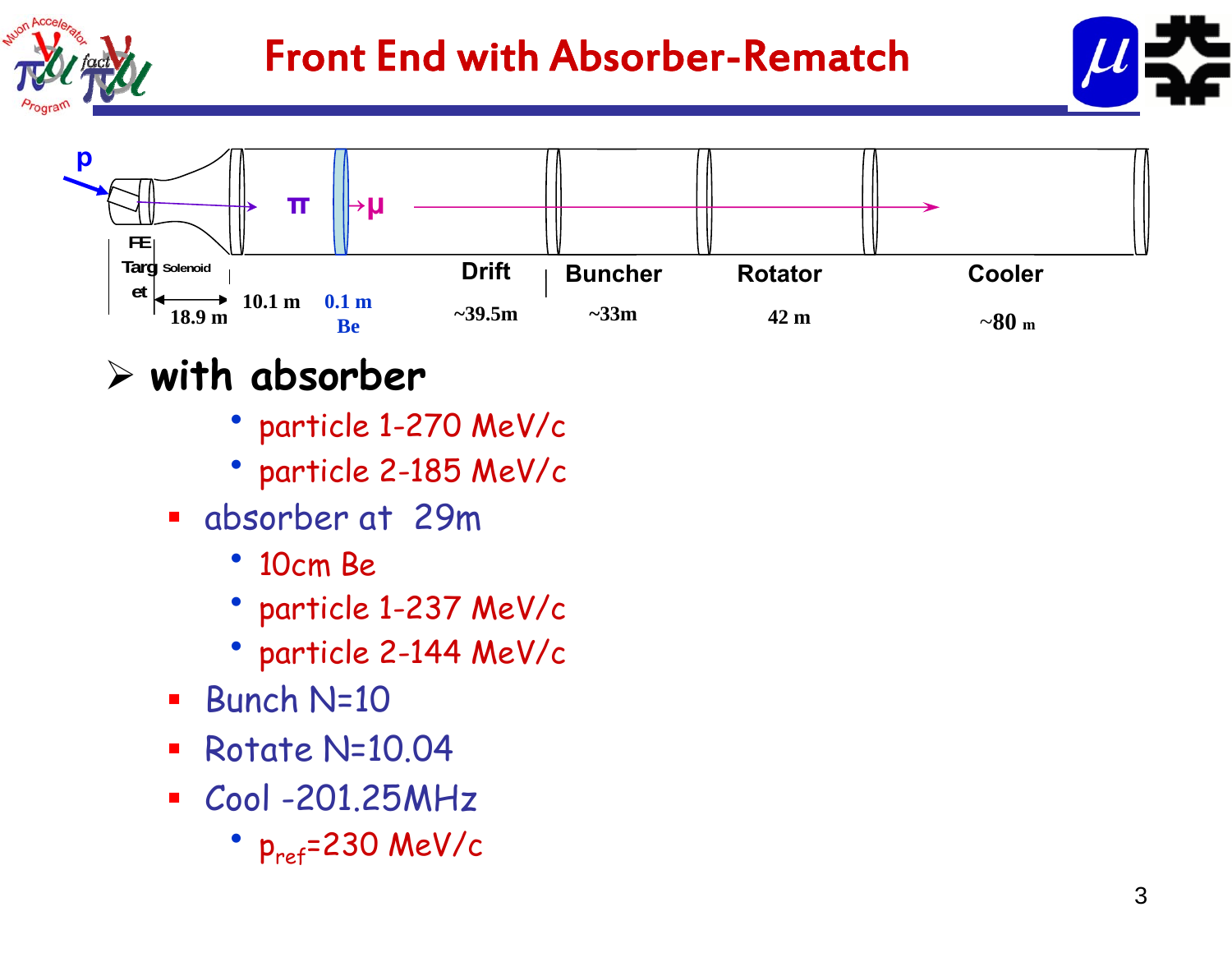



#### $\blacktriangleright$ **ICOOL version**

- 2 Bent Solenoids 10m
- $-$  5m, 1.5T, 12.5 $^{\rm o}$ ,0.27GeV/c
- $\blacksquare$  5m, 1.5T, -12.5º ,0.27GeV/c
	- •**bend radius is 22.92m (1/r=0.043636)**
	- $\bullet$  B<sub>y</sub>=0
- **Match to channel**
	- $\blacksquare$ add 1m drift

### **A** ICOOL BSOL element: **bend** bend

SREGION ! bentsol 5.0 1 1e-21 0. 1.0**BSOL** 1 1.5 0.0 1 0.27 0.0 0.043636 0.0 0.0 0.0 0. 0. 0. 0. 0. VACNONE0. 0. 0. 0. 0. 0. 0. 0. 0. 0.

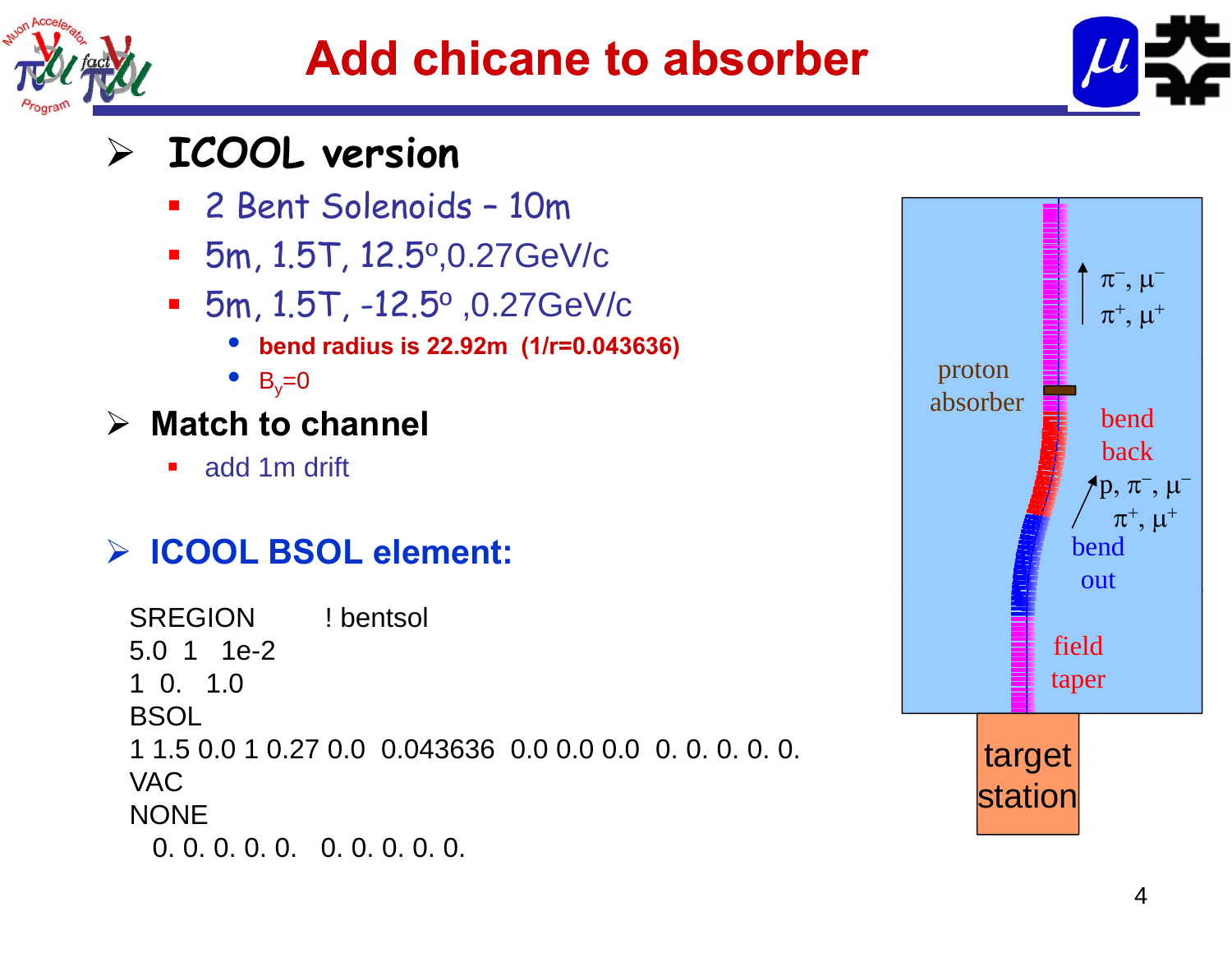# **Equations of motion and solution**



# $\triangleright$  Equations of motion:

 $\triangleright$   $x'' = h + by'$  $\triangleright$  y'' =  $-bx'$ 

$$
\begin{array}{c}\n\overbrace{\mathbf{r}}^{\mathsf{tr}}, \mu^+ \\
\overbrace{\mathbf{r}}^{\mathsf{tr}}, \mu^+ \\
\overbrace{\mathbf{r}}^{\mathsf{bnd}} \\
\overbrace{\mathbf{r}}^{\mathsf{bnd}} \\
\overbrace{\mathbf{r}}^{\mathsf{bnd}} \\
\overbrace{\mathbf{r}}^{\mathsf{cnd}} \\
\overbrace{\mathbf{r}}^{\mathsf{cnd}} \\
\overbrace{\mathbf{r}}^{\mathsf{cnd}} \\
\overbrace{\mathbf{r}}^{\mathsf{cnd}} \\
\overbrace{\mathbf{r}}^{\mathsf{cnd}} \\
\overbrace{\mathbf{r}}^{\mathsf{cnd}} \\
\overbrace{\mathbf{r}}^{\mathsf{cnd}} \\
\overbrace{\mathbf{r}}^{\mathsf{cnd}} \\
\overbrace{\mathbf{r}}^{\mathsf{cnd}} \\
\overbrace{\mathbf{r}}^{\mathsf{cnd}} \\
\overbrace{\mathbf{r}}^{\mathsf{cnd}} \\
\overbrace{\mathbf{r}}^{\mathsf{cnd}} \\
\overbrace{\mathbf{r}}^{\mathsf{cnd}} \\
\overbrace{\mathbf{r}}^{\mathsf{cnd}} \\
\overbrace{\mathbf{r}}^{\mathsf{cnd}} \\
\overbrace{\mathbf{r}}^{\mathsf{cnd}} \\
\overbrace{\mathbf{r}}^{\mathsf{cnd}} \\
\overbrace{\mathbf{r}}^{\mathsf{cnd}} \\
\overbrace{\mathbf{r}}^{\mathsf{cnd}} \\
\overbrace{\mathbf{r}}^{\mathsf{cnd}} \\
\overbrace{\mathbf{r}}^{\mathsf{cnd}} \\
\overbrace{\mathbf{r}}^{\mathsf{cnd}} \\
\overbrace{\mathbf{r}}^{\mathsf{cnd}} \\
\overbrace{\mathbf{r}}^{\mathsf{cnd}} \\
\overbrace{\mathbf{r}}^{\mathsf{cnd}} \\
\overbrace{\mathbf{r}}^{\mathsf{cnd}} \\
\overbrace{\mathbf{r}}^{\mathsf{cnd}} \\
\overbrace{\mathbf{r}}^{\mathsf{cnd}} \\
\overbrace{\mathbf{r}}^{\mathsf{cnd}} \\
\overbrace{\mathbf{r}}^{\mathsf{cnd}} \\
\overbrace{\mathbf{r}}^{\mathsf{cnd}} \\
\overbrace{\mathbf{r}}^{\mathsf{cnd}} \\
\overbrace{\mathbf{r}}^{\mathsf{cnd}} \\
\overbrace{\mathbf{r}}^{\mathsf{cnd}} \\
\overbrace{\mathbf{r}}^{\mathsf{cnd}} \\
\overbrace{\mathbf{r}}^{\mathsf{cnd}} \\
\overbrace{\mathbf{r
$$

• b=  $B_0$  /  $Bp$  and h=1/R; R= 22.918m,  $B_0$ =1.5T,  $Bp$  (T-m) = p (GeV/c)/0.3  $y(s) = C_1 - \frac{h}{h}s + \frac{h}{h^2}\sin(bs) + C_2\frac{1}{h}\sin(bs) + C_4\frac{1}{h}(\cos(bs) - 1)$  $x(s) = C_3 + \frac{h}{h^2}(1 - \cos(bs)) + C_2 \frac{1}{h}(1 - \cos(bs)) + C_4 \frac{1}{h}\sin(bs)$ 

 $C_1=y(0), C_2=y'(0), C_3=x(0), C_4=x'(0)$ 

$$
y(s) = -\frac{h}{b}s + \frac{h}{b^2}\sin(bs); x(s) = \frac{h}{b^2}(1 - \cos(bs))
$$
 : **s5m**  
\n
$$
y(s) = -\frac{h}{b}s_0 + \frac{h}{b^2}\sin(bs_0) + \frac{h}{b}s - \frac{h}{b^2}\sin(bs) + \frac{h}{b}\cos(bs_0)\frac{1}{b}\sin(bs) + \frac{h}{b}\sin(bs_0)\frac{1}{b}(\cos(bs) - 1)
$$
  
\n
$$
y(s) = \frac{h}{b^2}(1 - \cos(bs_0)) - \frac{h}{b^2}(1 - \cos(bs)) + \frac{h}{b}\cos(bs_0)\frac{1}{b}(1 - \cos(bs)) + \frac{h}{b}\sin(bs_0)\frac{1}{b}\sin(bs).
$$

 $5 <$ s+s<sub>0</sub> $<$ 10m; s<sub>0</sub>=5m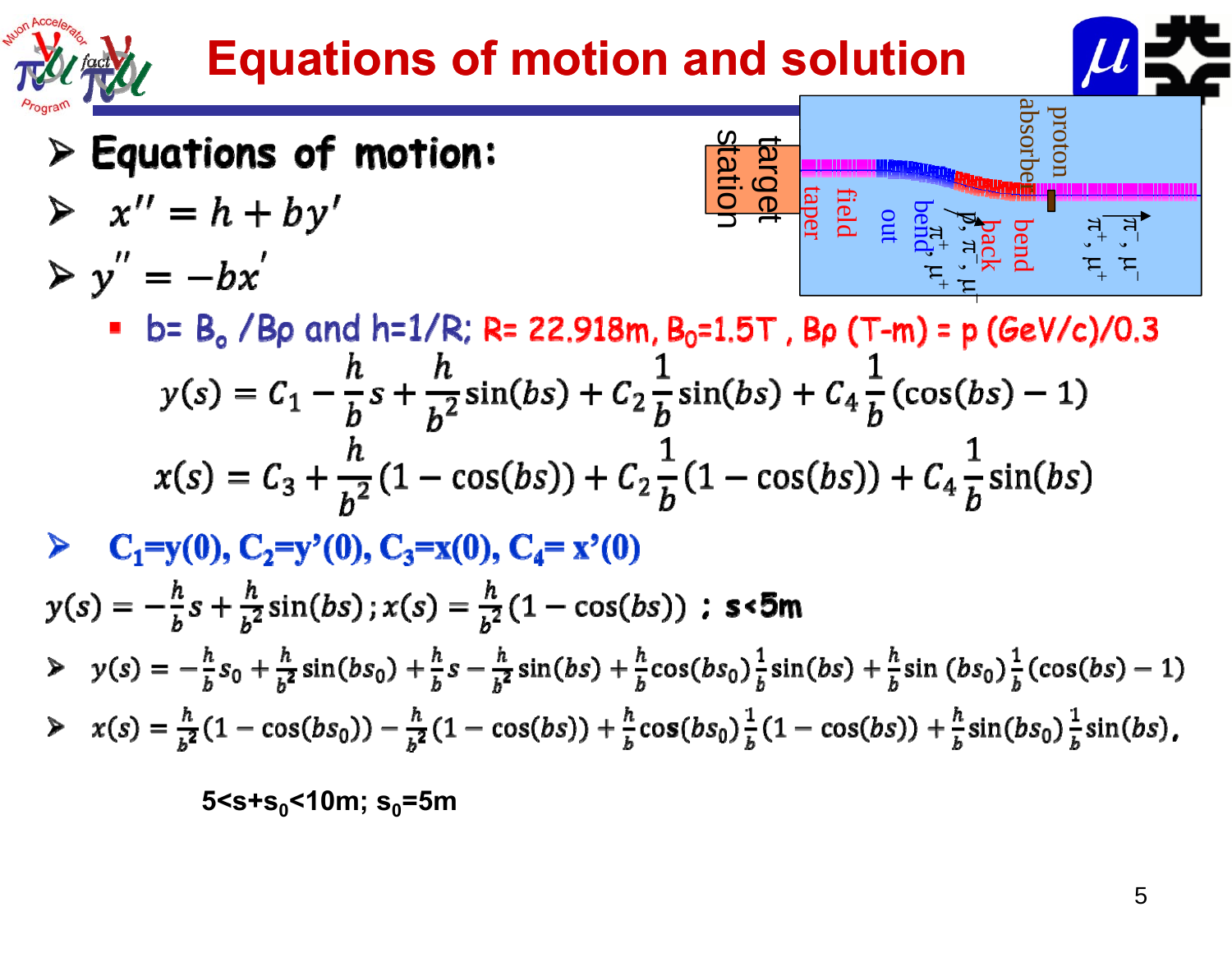

# **reference particles in chicane**







### **x deviation**

- p=0.2, 0.3, 0.4, 0.5, 0.6, 0.7,0.8 ,0.9
- **y deviation**  $\triangleright$  p=0.2, 0.3, 0.4, 0.5, 0.6, 0.7, 0.8, 0.9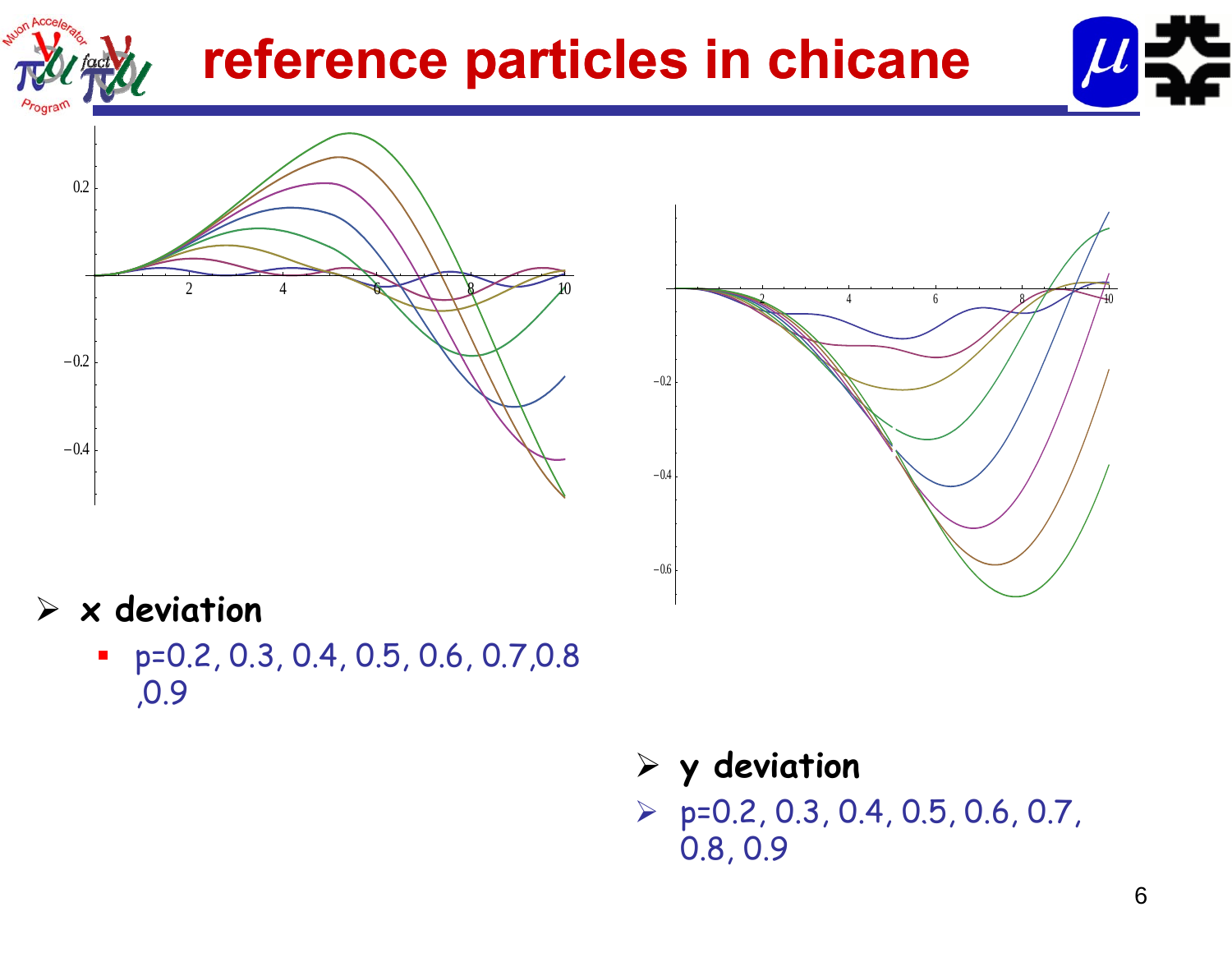

## **More reference particles**





**x motion**

 $\text{} = \textsf{p=0.05}$ , 0.1, 0.15, 0.2, 0.25, 0.3,  $\scriptstyle_{-0.20}$  $\mathcal{L}_{\mathcal{A}}$ 0.35 ,0.4



**ti y motion**

 p=0.05, 0.1, 0.15, 0.2, 0.25, 0.3, 0.35 ,0.4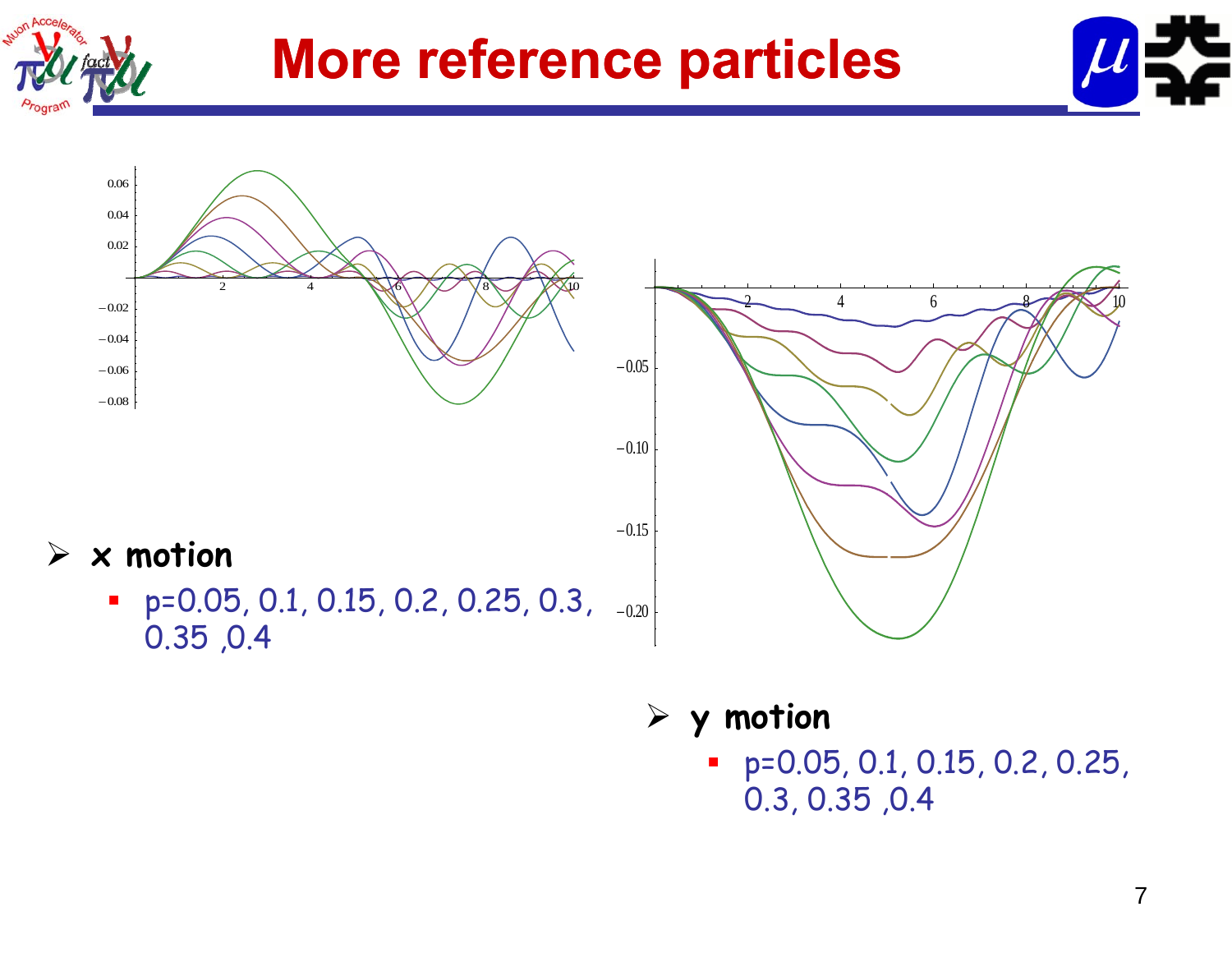



### **vertical dispersion**

- $\blacksquare$  D=-h p s /(0.3B $_{\rm 0})$ 
	- $s<sub>0</sub>$
- $\blacksquare$  D=h p (s-s $_0$ ) /(0.3B $_0$ )
	- ••  $s_0$ <s<2 $s_0$
- $>$  oscillatory motion
	- $\mathcal{L}_{\mathcal{A}}$  $\blacksquare$  period is  $\Lambda$ = 2π p/(0.3B<sub>0</sub>)
	- $\mathcal{L}_{\mathcal{A}}$ initial amplitude is
	- $\blacksquare$  $\blacksquare$  A=hp<sup>2</sup>/(0.3B<sub>0</sub>)<sup>2</sup>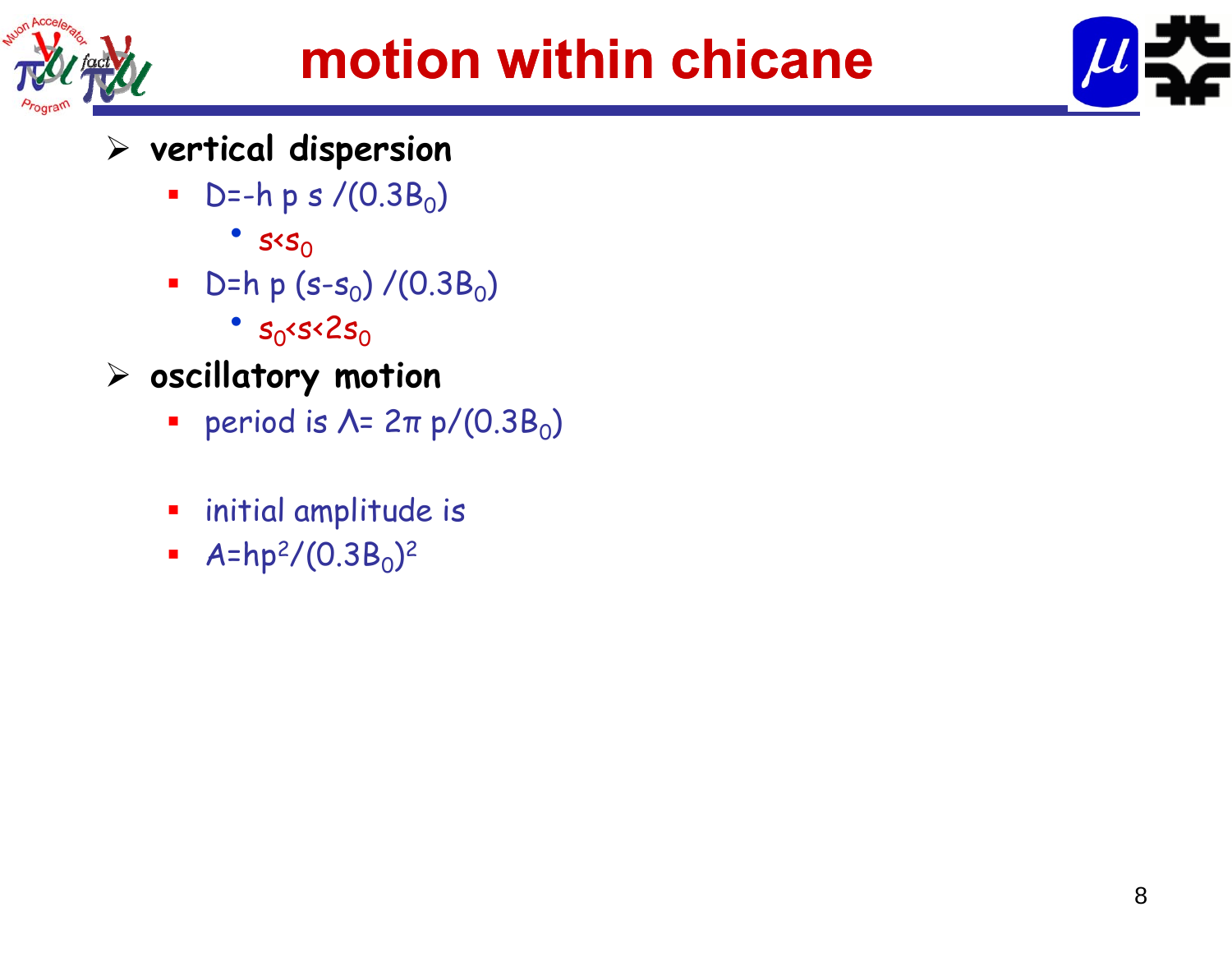

# **Chicane + absorber**



#### $\blacktriangleright$ **Chicane effect:**

- **Service Service** P > ~500MeV/c are lost
- τ P < ~500MeV pass through
	- displaced by ~1.1m
- $\blacksquare$  Nominal Path length increased by only 8cm
	- orbits perturbed

#### $\sum_{i=1}^{n}$ **absorber effect**

- τ removes low energy particles
	- designed to remove protons
- distorts energy distribution
	- energy phase-rotation distorted; must be rematched